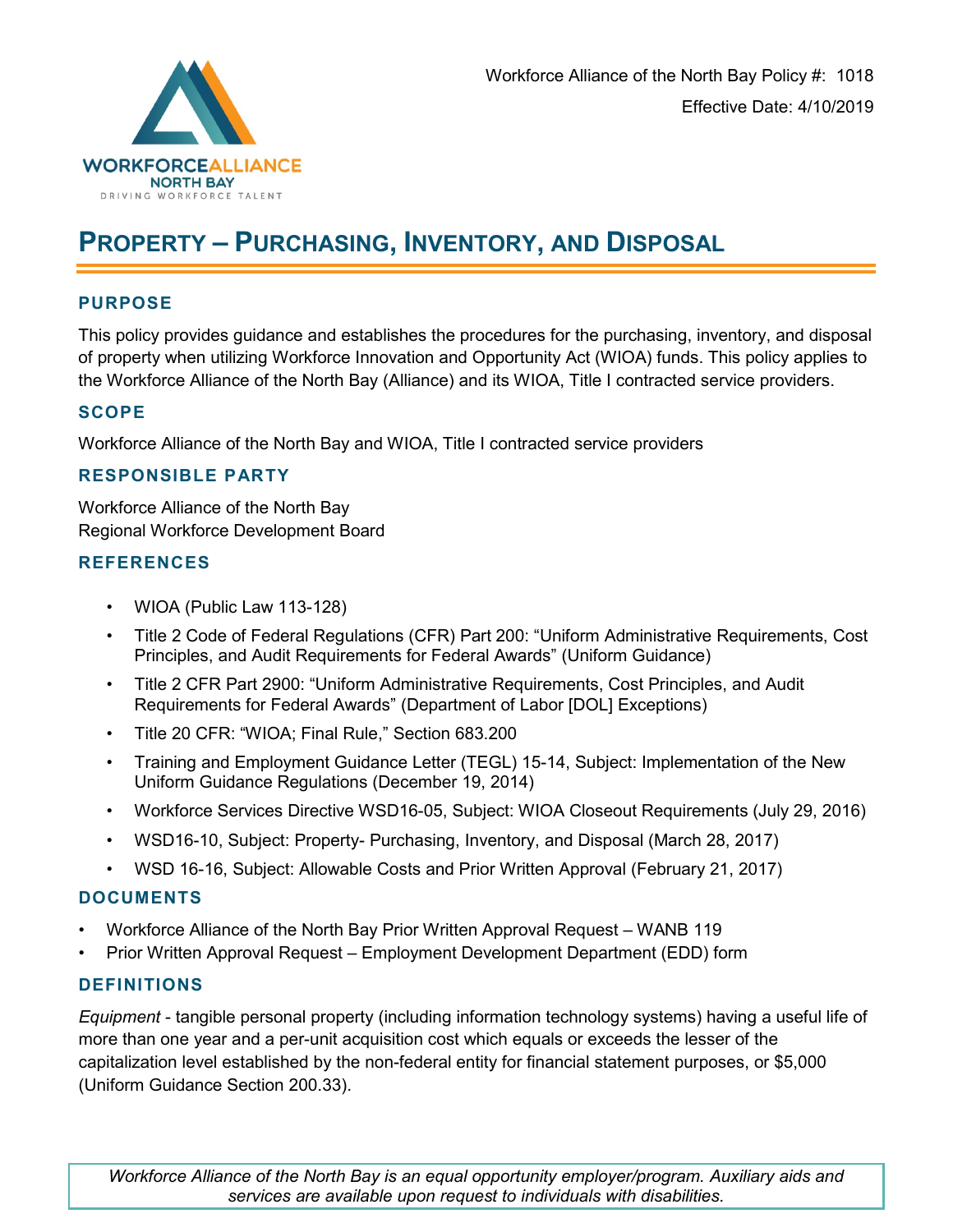## Property – Purchasing, Inventory, And Disposal **Propertial Page 2 of 7** and Page 2 of 7

Please note, Uniform Guidance specifies that equipment includes information technology systems, computing devices, software and services (including support services). This includes fees for licensing or subscriptions to software and software support services. Even if a monthly subscription fee is under \$5,000, if the total annual cost for the subscription exceeds \$5,000, then prior approval must be obtained.

*General Purpose Equipment* - equipment which is not limited to research, medical, scientific or other technical activities. Examples include office equipment and furnishings, modular offices, telephone networks, information technology equipment and systems, air conditioning equipment, reproduction and printing equipment, and motor vehicles (Uniform Guidance Section 200.48).

*Information technology systems* - computing devices, ancillary equipment, software, firmware, and similar procedures, services (including support services), licensing or subscriptions to software and software support services, and related services (Uniform Guidance Section 200.58).

*Intangible Property* - property having no physical existence, such as trademarks, copyrights, patents and patent applications and property, such as loans, notes and other debt instruments, lease agreements, stock and other instruments of property ownership (whether the property is tangible or intangible) (Uniform Guidance Section 200.59).

*Personal Property* - property other than real property. It may be tangible, having physical existence or intangible (Uniform Guidance Section 200.78).

*Property* - real property or personal property (Uniform Guidance Section 200.81).

*Real Property* - land, including land improvements, structures and appurtenances thereto, but excludes moveable machinery and equipment (Uniform Guidance Section 200.85).

*Subrecipient* – an entity to which a WIOA grant is awarded directly from the U.S. Department of Labor (DOL) to carry out a program under WIOA Title I, in this policy this entity is the Workforce Alliance of the North Bay.

*Service Provider*– WIOA Title I contracted service providers for One-Stop Operator, and Adult, Dislocated Worker, and Youth Services, as well as any other contracted entity providing WIOA services.

*Supplies* - all tangible personal property other than equipment. A computing device is a supply if the acquisition cost is less than the lesser of the capitalization level established by the non-federal entity for financial statement purposes or \$5,000, regardless of the length of its useful life (Uniform Guidance Section 200.94).

# **POLICY**

- I. Purchase Considerations
	- A. In order to satisfy federal and state procurement requirements the following considerations must be made prior to requesting approval to direct charge WIOA funds for the purchase of property with a per unit cost of \$5,000 or more. These considerations are also on the Prior Written Approval Request forms.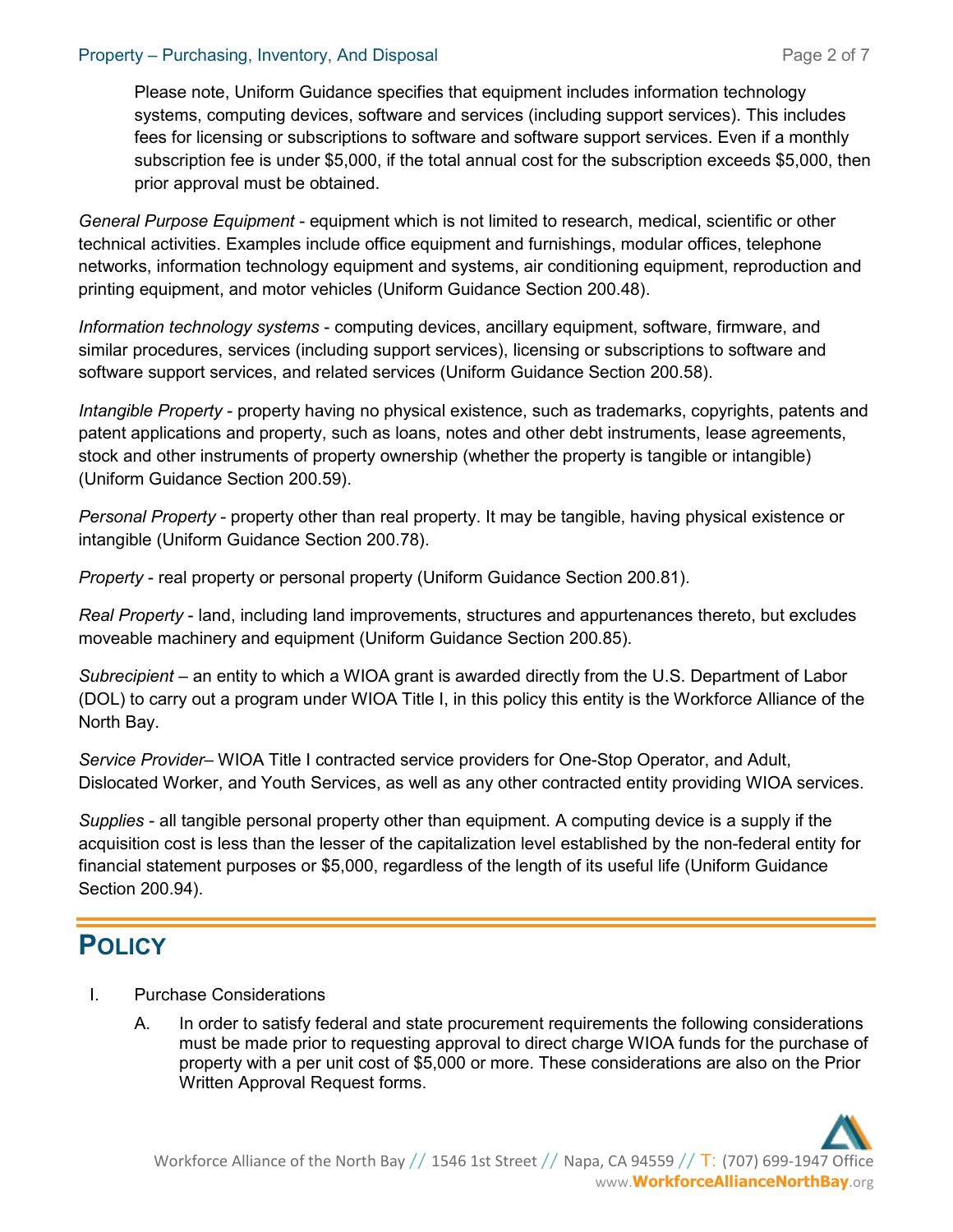- 1. Is this purchase reasonable?
- 2. Why is the purchase needed?
- 3. Have the best products been selected?
- 4. What procurement method will be used?
- 5. Has a lease option been considered verses purchasing?
- 6. Does the state already provide the item, service, or software being considered for rent, purchase, or subscription?
- II. Prior Approval Process

To direct charge the WIOA funds account for any property purchase (including software purchases) with a per unit cost of \$5,000 or more, the following steps will occur:

- A. If a service provider is making the request:
	- 1. Complete the Workforce Alliance of the North Bay Prior Written Approval Request form (WANB 119)
	- 2. Send the completed form to the Alliance, along with supporting documentation, no less than 35 days prior to when the requested action is to occur by email to:

[accountspayable@workforcealliancenorthbay.org](mailto:accountspayable@workforcealliancenorthbay.org)

Subject: Prior Approval Request for Property

3. The Alliance will review the request and notify the subrecipient within five days if the Alliance will be forwarding the request to the state for consideration.

If approved, the Alliance will complete the remaining steps below.

- B. Complete the Prior Written Approval Request Form provided by the EDD.
- C. Send the completed form to the designated Regional Advisor, along with supporting documentation, no less than 30 days prior to when the requested action is to occur.
- D. The Prior Written Approval Request and supporting documentation can be submitted to the assigned Regional Advisor electronically or through one of the methods listed below:
	- Mail Mail ATTN: (Name of Regional Advisor) Workforce Service Division, MIC 50 Employment Development Department P.O. Box 826880 Sacramento, CA 94280-0001

| Courier Service / | ATTN: (Name of Regional Advisor)         |
|-------------------|------------------------------------------|
| Overnight Mail    | Workforce Services Division, MIC 50      |
|                   | <b>Employment Development Department</b> |
|                   | 722 Capitol Mall                         |
|                   | Sacramento, CA 95814                     |
|                   |                                          |

- E. The Employment Development Department (EDD) will consider the following factors in its review of the requests:
	- 1. Is this purchase necessary and reasonable?
	- 2. Have the best products been selected?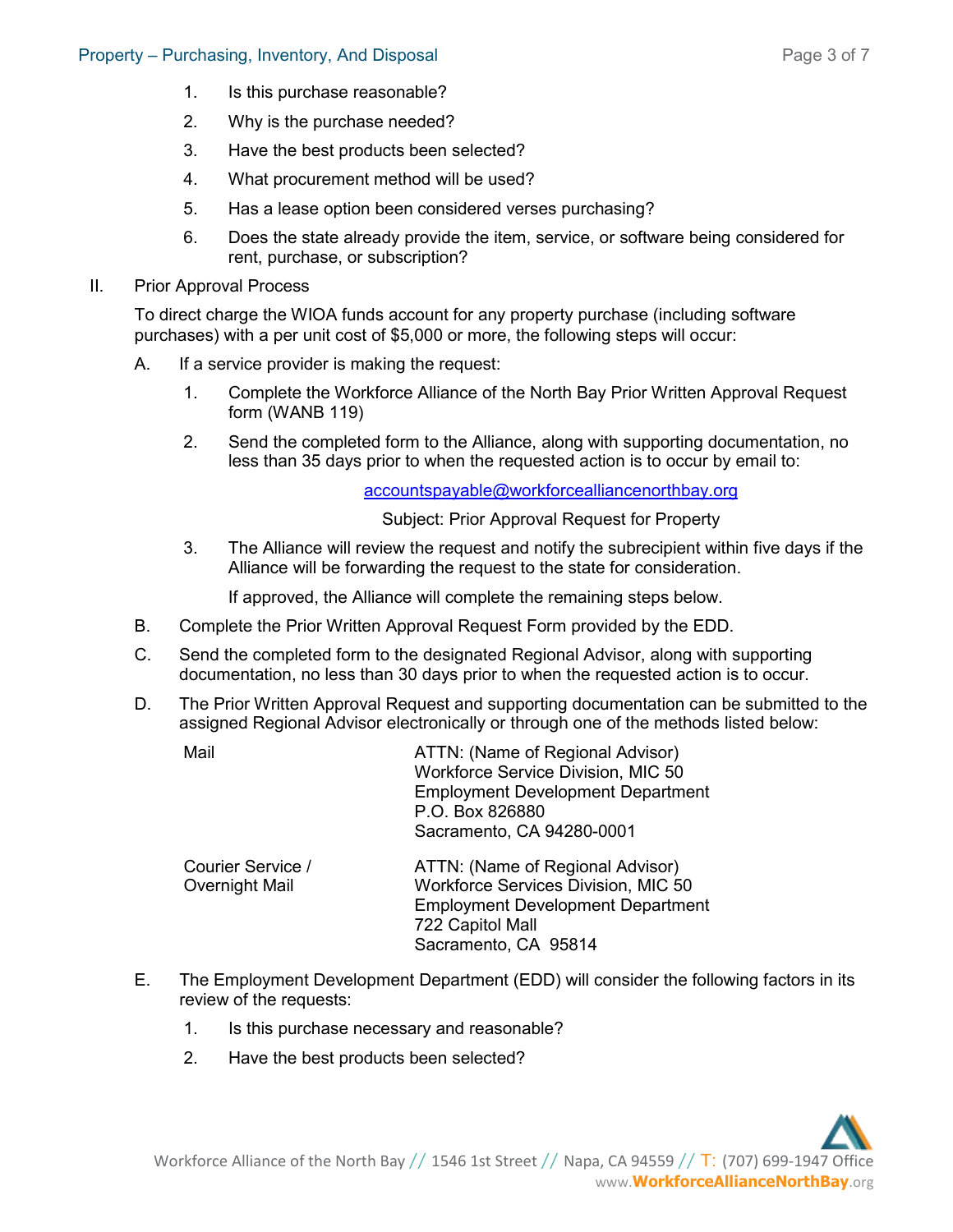- 3. What other costs are associated with the purchase?
- 4. If applicable, what procurement method will be used?
- 5. If applicable, was a lease option considered in lieu of the purchase?
- F. The Alliance will receive a formal notification from their assigned Regional Advisor providing approval or denial of their request. Written approval must be received prior to the cost being incurred. If this request is on behalf of a service provider, the Alliance will notify them when the formal notification has been received.
- III. Documentation
	- A. Supporting documentation must be retained for all costs associated with a prior approval request. The documentation must establish that the expenditure meets the following criteria:
		- 1. Meets the cost principles (is necessary and reasonable for proper and efficient performance and administration of the grant).
		- 2. Is allocable to the grant based upon the benefits received.
		- 3. Is authorized or not prohibited under state or local laws and regulations.
		- 4. Conforms to any limitations or exclusions of cost item types or amounts, as set forth in the Uniform Guidance, federal law, federal award, or other governing regulations.
		- 5. Is consistent with applicable policies, regulations, and procedures.
- IV. Budget Plans
	- A. A subrecipient may occasionally submit budget plans that include a request to purchase property. However, the approval of the budget plan DOES NOT constitute approval of the purchase request. A separate request to purchase property must still be submitted and approved by the state prior to purchase.
- V. Cost Sharing Information
	- A. When a subrecipient plans to enter into a "cost sharing" agreement for the purchase of property with a per unit purchase price of \$5,000 or more, it must first obtain prior approval no matter the size of the portion it plans to contribute. During the time that the property is used on the project or program for which it was acquired, the subrecipient must also make the property available for use on other projects or programs either currently or previously supported by the federal government, provided that the property's use will not interfere with the work on the projects or program for which it was originally acquired.
	- B. Subrecipients must give the first preference for other use to programs or projects supported by the federal awarding agency that financed the property and must give the second preference to programs or projects under federal awards from other federal awarding agencies. Use of the property for non-federally funded programs or projects is also permissible.
	- C. A user fee option may also be considered, if appropriate. For example, if a subrecipient is going to replace an IT system but the other partners are unable or unwilling to cover a portion of the cost up front, the subrecipient may instead consider charging the partner a user fee anytime they use the new IT system. If they choose this option, the subrecipient should include in its prior approval request how it plans to recoup costs from its partner's use of the system in order to ensure everyone is contributing their fair share.
- VI. Leasing Considerations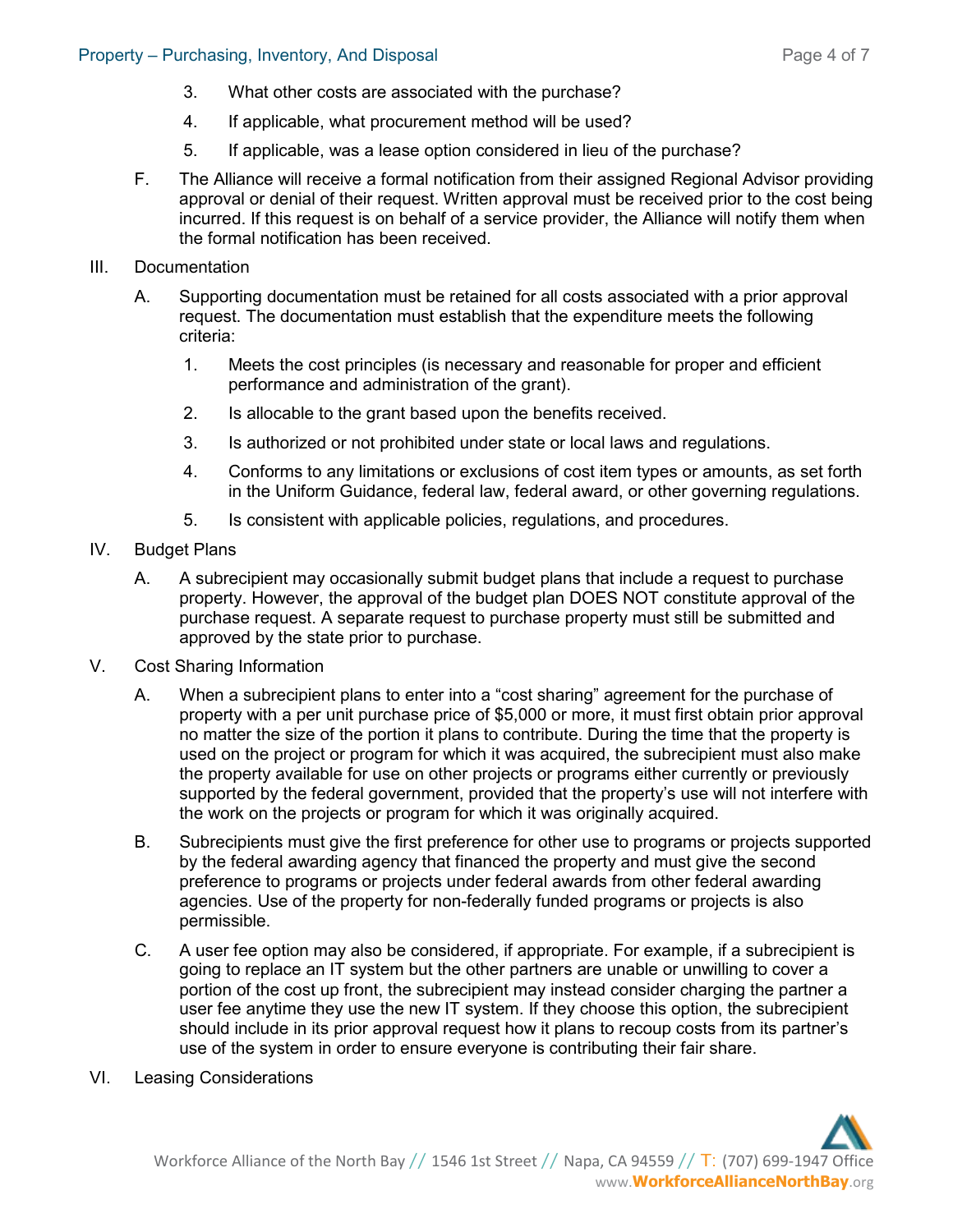#### Property – Purchasing, Inventory, And Disposal **Propertial Page 5 of 7** and Page 5 of 7

- A. The decision to lease or buy personal property should be governed by considerations of economy. Consideration for leasing may differ by property type and according to market conditions. The length of the contract period of the lease should also be considered. Leasing with an option to purchase is generally preferable to straight leasing. However, for real property, administrative requirements make leasing the only option, as the construction or purchase of real property is not allowed under the WIOA program except in certain limited circumstances, which are outlined in the following section.
- VII. Capital Assets and Construction Costs
	- A. The WIOA Title I funds may not be spent on the construction or purchase of facilities or buildings, or other capital expenditures for improvement to land or buildings, except with the prior written approval of the DOL Secretary. However, exceptions to that rule in which WIOA Title I funds can be used for construction include the following:
		- 1. Meeting obligations to provide physical and programmatic accessibility and reasonable accommodations.
		- 2. Certain repairs, renovations, alterations, and capital improvements of property.
		- 3. For disaster relief projects under WIOA Section 170(d).
		- 4. For YouthBuild programs under WIOA Section 171(c)(2)(A)(i).
		- 5. For any other projects the DOL Secretary determines are necessary to carry out WIOA Section 189(c).
- VIII. Intangible and Intellectual Property
	- A. Subrecipients of a federal award obtain the title to intangible property once it has been acquired. The subrecipient must use the property for the originally-authorized purpose and must not encumber the property without approval from DOL. Further, DOL has the right to obtain, reproduce, publish, or otherwise use the data produced under a federal award, and authorize others to receive, reproduce, publish, or otherwise use such data for federal purposes. (Uniform Guidance Section 200.315[a],[d])
	- B. In addition, DOL requires intellectual property developed under a competitive federal award process to be licensed under a Creative Commons Attribution license. This license allows subsequent users to copy, distribute, transmit and adapt the copyrighted work and requires such users to attribute the work in the manner specified by the recipient (DOL Exceptions Section 2900.13).
- IX. Inventory Records:
	- A. All property should have a unique identification mark to be used for inventory purposes. The inventory records must include the following information:
		- 1. A description of the property.
		- 2. Manufacturer's serial number, model number, or other identification number.
		- 3. Source of funding for the property (including the Federal Award Identification Number).
		- 4. Whether the title is held by the subrecipient or by DOL.
		- 5. Acquisition date (or date received, if the property was furnished by the federal government).
		- 6. Cost of the property.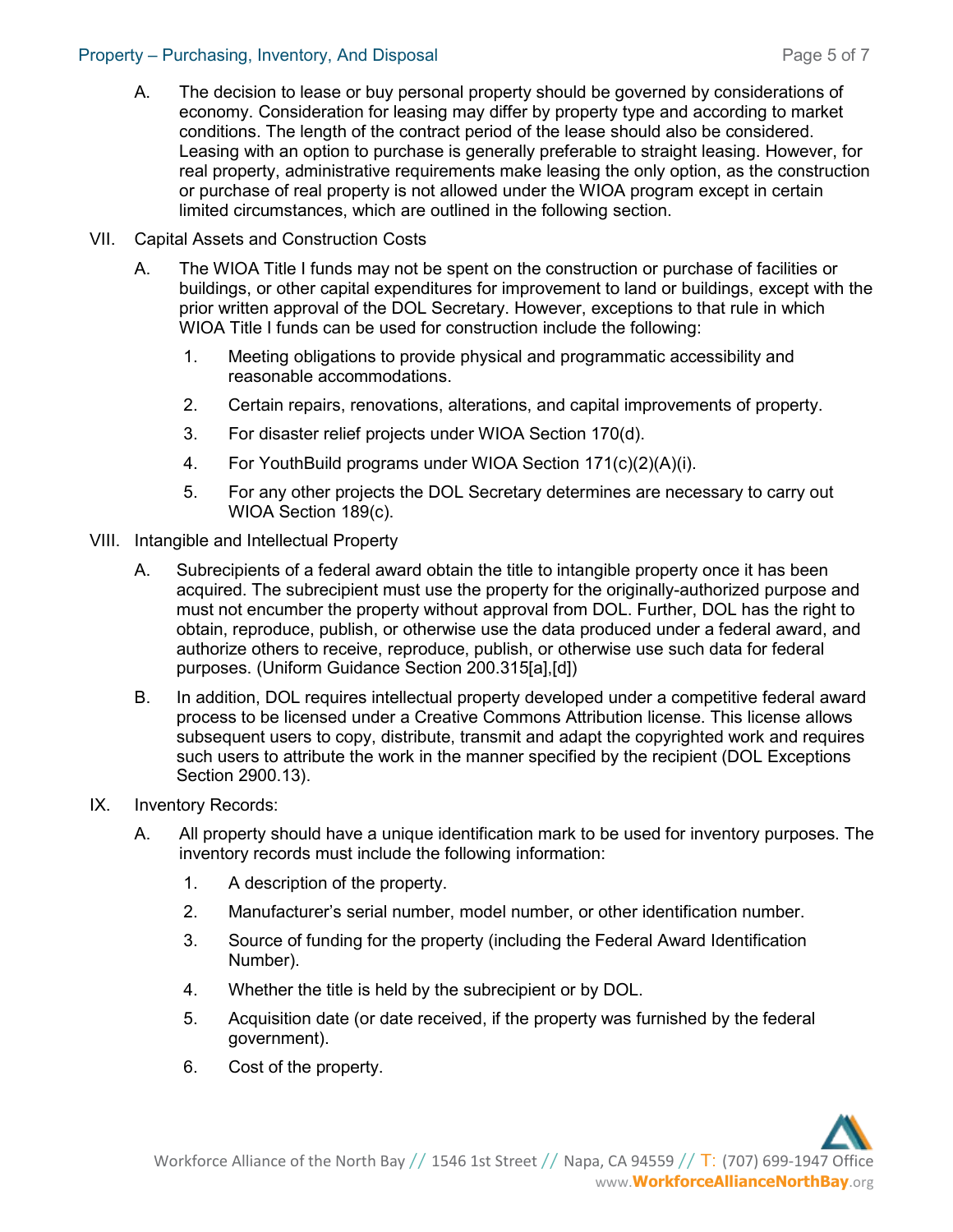- 7. Percentage of federal participation in the project costs for the federal award under which the property was acquired.
- 8. Location, use, and condition of the property.
- 9. Ultimate disposition data including the date of disposal and the sale price.
- B. The Alliance must take a physical property inventory and reconcile the inventory with the property records at least once every two years. The Alliance must also develop a control system to ensure adequate safeguards to prevent loss, damage, or theft of the property; any loss, damage, or theft of the property must be investigated. Further, the Alliance must develop adequate maintenance procedures to keep the property in good operating order. Finally, if the Alliance is authorized or required to sell the property, proper sales procedures must be established to ensure the highest possible return (Uniform Guidance Section 200.313[d]).
	- 1. Service providers with property in their possession must comply with the Alliance property inventory and control system to ensure adequate safeguards to prevent loss, damage, or theft of the property. Any loss, damage, or theft of the property must be investigated and reported to the Alliance. Service providers must also adopt any maintenance procedures developed by the Alliance to keep the property in good operating order.
	- 2. Service providers are not authorized to sell the property without approval from the Alliance.
- C. Subrecipients must retain all property records for three years after the date of acquisition, through final disposition and then maintain the records for three years beyond that. Subrecipients must also retain those records for a period of three years from the date of their last expenditure report submitted to the Central Office of Workforce Services Division. If any litigation, claim, or audit submitted before the expiration of the tree-year period, ALL records must be retained until all litigation, claims or findings involving the records have been resolved and final action taken.
- X. Disposition of Property
	- A. Service Providers must not dispose of property without first receiving authorization from the Alliance.
	- B. For equipment with a residual fair market value of \$5,000 or more, subrecipients of WIOA funds must use the following guidelines (Title 29 CFR Part 97.32):
		- 1. The subrecipient may use the equipment in the program or project for which it was acquired as long as needed, whether or not the project or program continues to be supported by federal funds.
		- 2. If the equipment is no longer needed by the original program/project, the equipment may be used in other activities currently or previously supported by a federal agency.
		- 3. If the equipment is no longer needed by the program/project or for other activities currently or previously supported by a federal agency, the recipient may retain or sell the equipment and reimburse the state for the federal share of the equipment. The compensation due to the state is determined by multiplying the fair market value or proceeds from the sale by the percent of WIOA federal funds used in the equipment purchase. If only WIOA federal funds were used of the purchase, then the percentage would be 100 percent. If both WIOA federal and local funds were used in the purchase, then use the WIOA federal funds percentage for the calculation. Actual